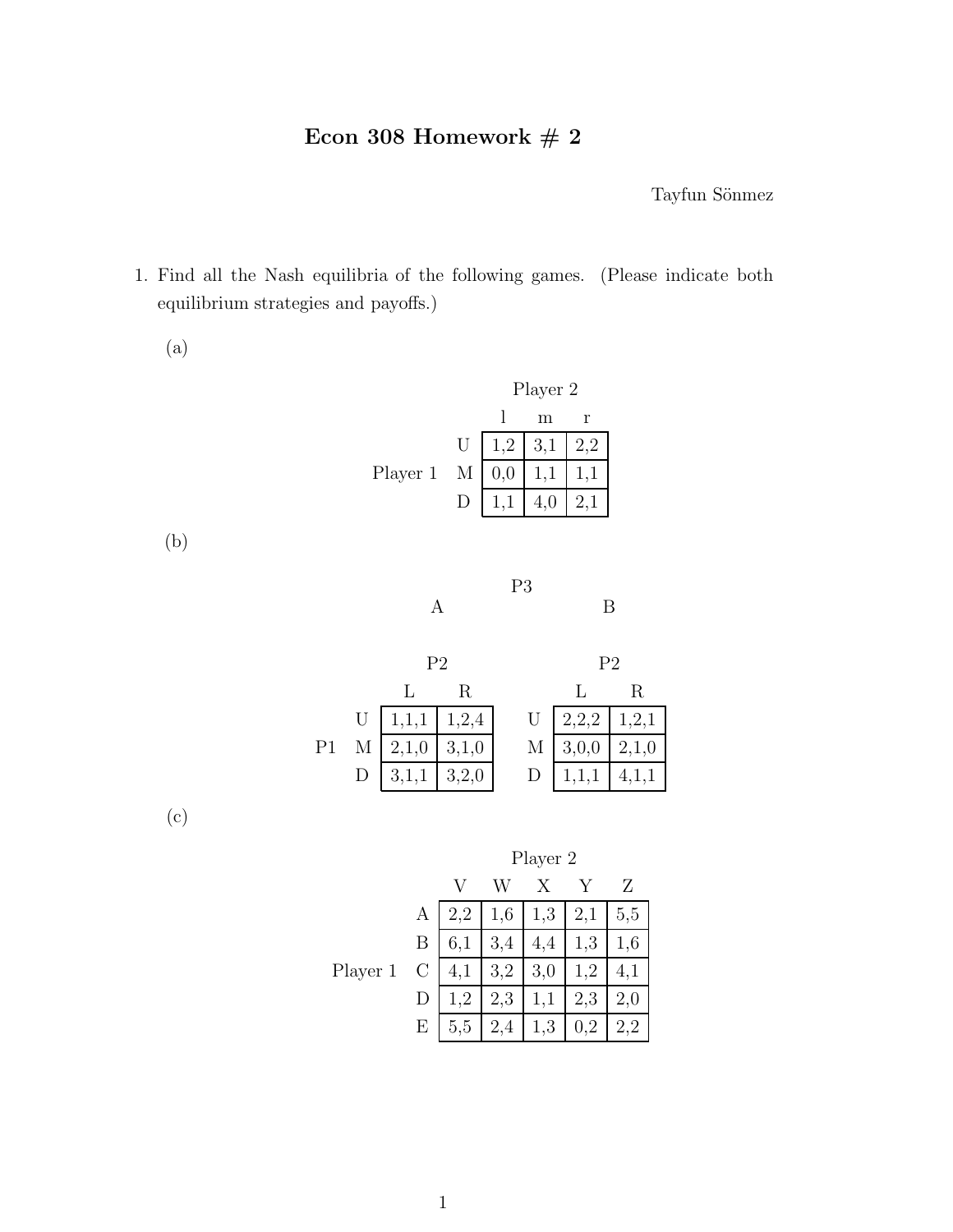2. A clothing store and a jewelry store are located side by side in a small shopping mall. The number of customers who come to the shopping mall intending to shop at either store depends on the amount of money that the store spends on advertising per day. Each store also attracts some customers who come to shop at the neighboring store. If the clothing store spends  $x_c$  per day on advertising, and the jeweler spends \$*x<sup>J</sup>* on advertising per day, then the total profits per day of the clothing store are  $\Pi_C = (60 + x_J)x_C - 2x_C^2$  and the total profits per day of the jewelry are  $\Pi_J = (105 + x_C)x_J - 2x_J^2$ .

This scenario is a simultaneous game between the clothing store and the jeweler where the strategies for each of them are their advertisement spendings.

- (a) Find the best response functions for the two stores.
- (b) Find the Nash equilibrium strategies as well as the payoffs (i.e. profits) for this game.
- 3. Consider the following 3 step scenario: There are 3 players.
- Step 1 Player 1 chooses between H and T.
- Step 2 Player 2 observes the choice of Player 1 and chooses between H and T.
- Step 3 Player 3 observes the choice of Player 2, but does not observe the choice of Player 1. She also chooses between H and T and the game terminates.

The payoffs are determined as follows:

- Player 1's payoff depends on the number of other players matching his choice. If both players match his choice then he gets a payoff of 1, if only one matches his choice then he gets a payoff of 2, and if none matches his choice then he gets a payoff of 3.
- *•* Player 2's payoff determined as follows:
	- **–** If he as well as Player 3 match Player 1's choice, then his payoff is 1,
	- **–** If he matches Player 1's choice but Player 3 does not, then his payoff is 3,
	- **–** If he does not match Player 1's choice but Player 3 does, then his payoff is 0, and
	- **–** If neither matches Player 1's choice then his payoff is 2.
- *•* Player 3's payoff depends only on his choice and that of Player 1. If there is a match then her payoff is 3, otherwise her payoff is 0.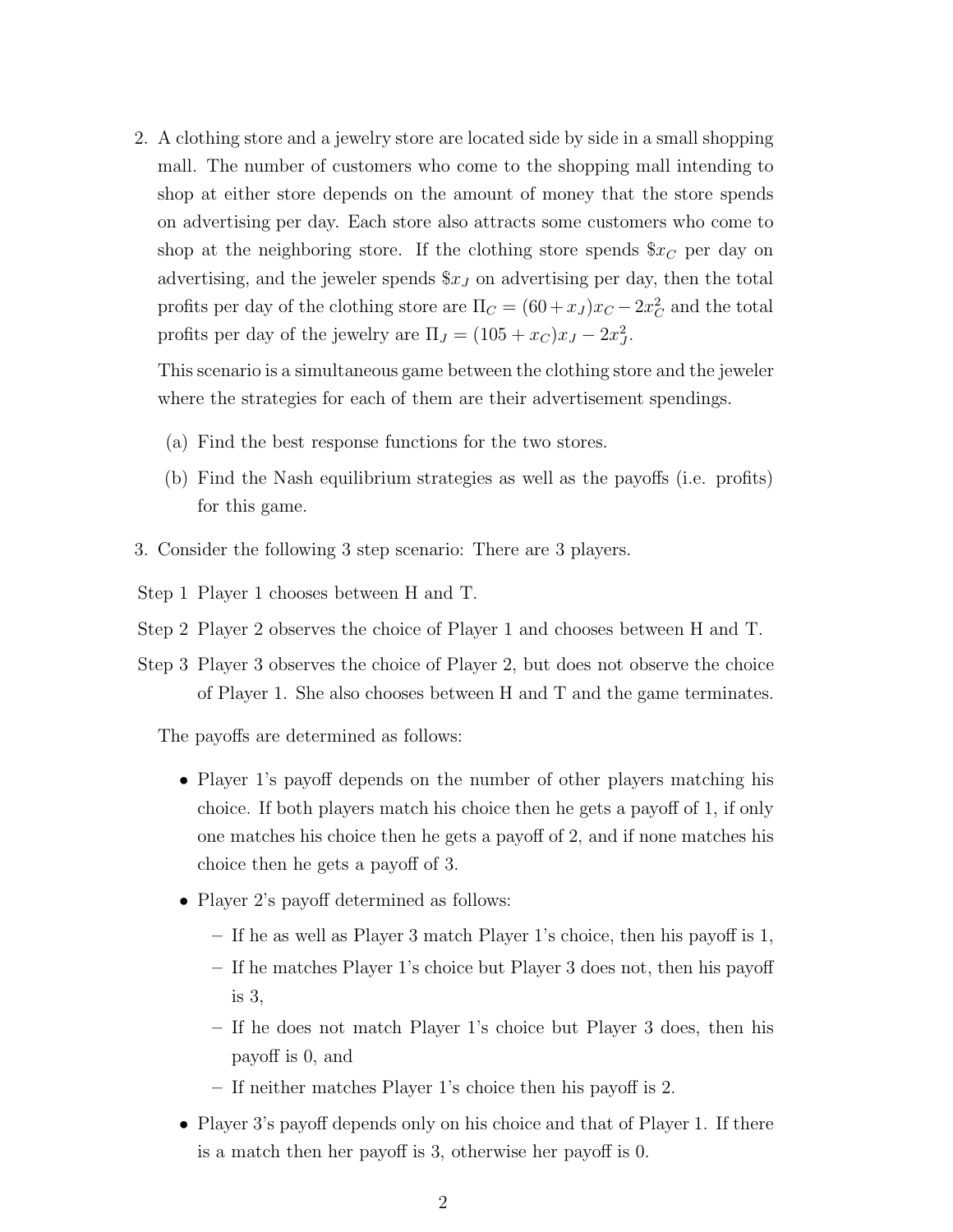- (a) Represent this scenario as an extensive form game.
- (b) Find the strategic game equivalent of this game.
- 4. Consider the following extensive form game:



- (a) Find its equivalent strategic form game.
- (b) Find all its Nash equilibria using the equivalent strategic form game. (Please give equilibrium strategies as well as payoffs.)
- (c) Find all its subgame perfect Nash equilibria. (As always, provide strategies as well as payoffs.) Are there any Nash equilibria that are not subgame perfect? If so, which ones?
- 5. Find all the subgame perfect Nash equilibria of the following games. Please give equilibrium strategies as well as payoffs.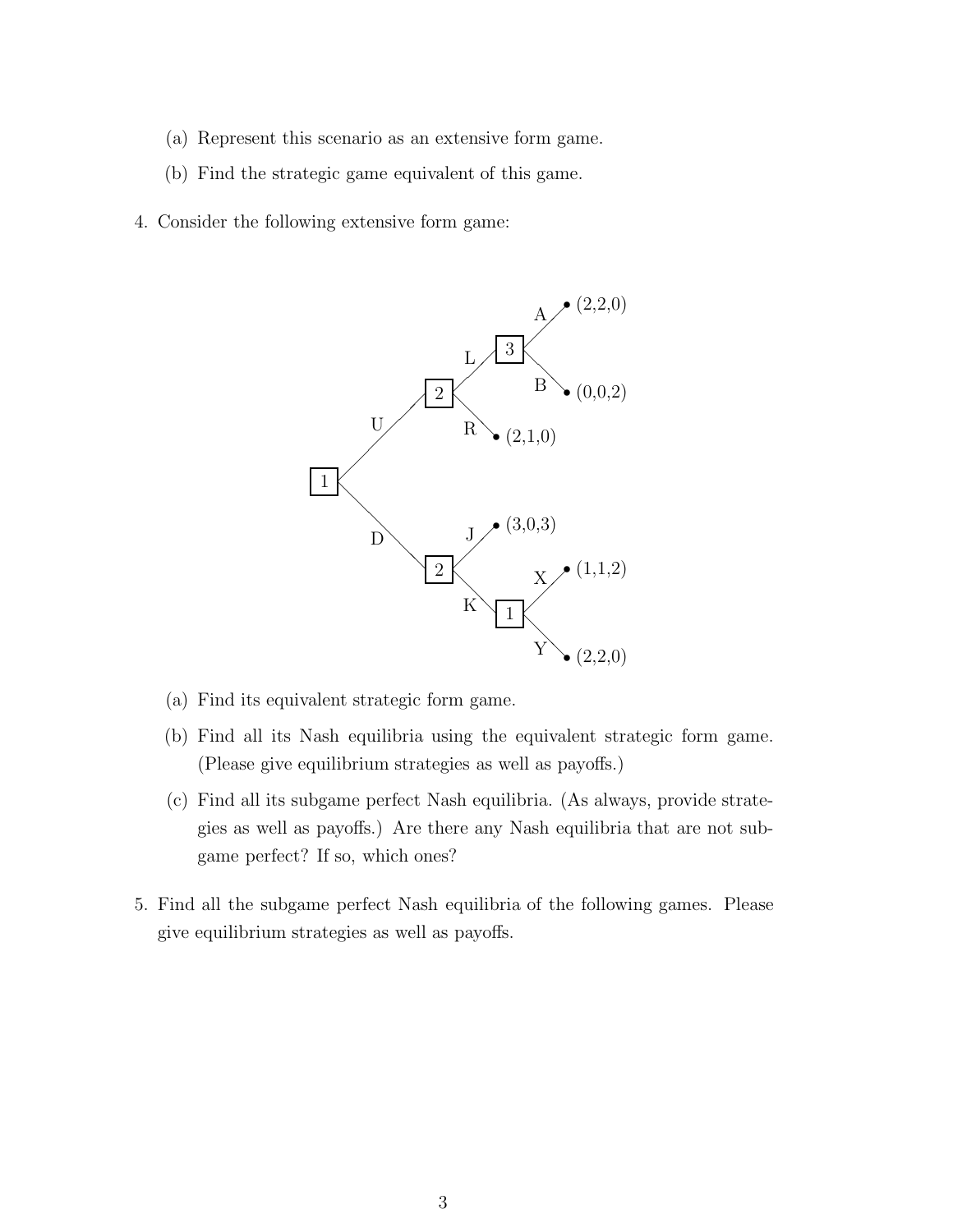

(b)



(a)